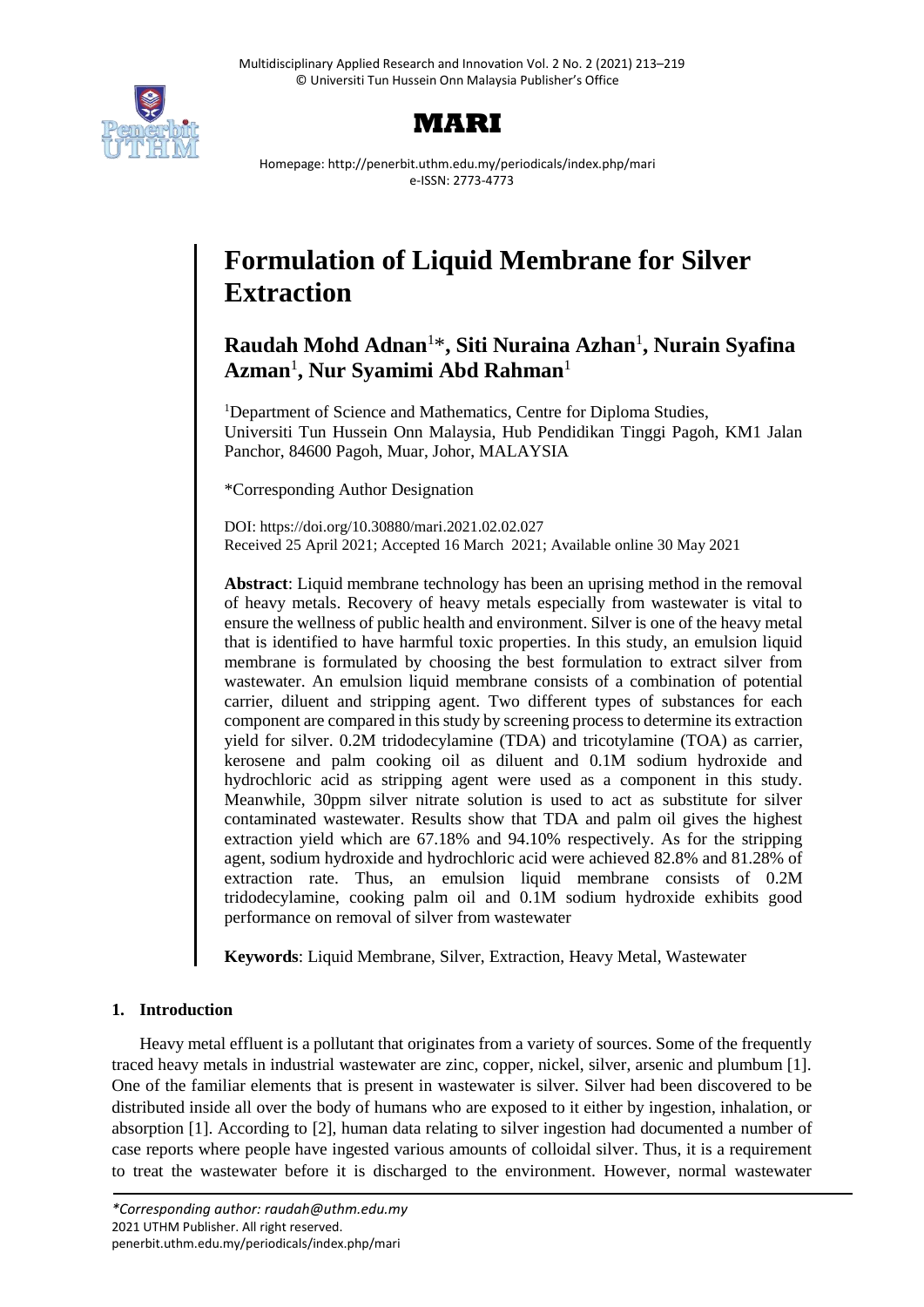treatment plants do not have the ability to discard this type of heavy metal. There is a range of methods to address those contaminated metals. Therefore, in the modern manufacturing era, some industrial treatment requirements for the removal of soluble heavy metal ions had been applied by many industries worldwide. The treatments include precipitation, ultrafiltration, coagulation-flocculation, and membrane filtration [2].

Currently, membrane technologies play an essential role in treating wastewater. It is one of the widely used methods in treating wastewater which has confirmed to be effective for the removal of heavy metals [3]. It became popular for its low production cost and high separation yield. There are several types of membranes such as bulk liquid membrane, immobilized liquid membrane, and emulsion liquid membrane. This study aims to formulate an emulsion liquid membrane by utilizing different types of carrier and to elucidate the potential of the liquid membrane in silver extraction. The idea of performing a formulation of liquid membrane for extraction offers a higher chance in removing specific heavy metals in wastewater. It is to prevent further damage caused by toxicity to the environment, ecosystem and public health. In the long run, this study helps to reduce the environmental and economic impact given by silver pollution.

#### **2. Materials and Methods**

#### 2.1 Materials

The experiment was carried out by using cooking palm oil (Buruh Cooking Oil) and kerosene as diluents. Tridodecylamine (TDA) was purchased from the brand Acros/Belgium and trioctylamine (TOA) was purchased from the brand Merck/Germany which act as a carrier. For stripping agents, 0.1M of hydrochloric acid (HCl) and sodium hydroxide (NaOH) were used. Meanwhile, silver nitrate powder AgNO<sup>3</sup> (AR, Bendosen) also obtained from BT Science Company and has been used as an external aqueous phase solution.  $30$ ppm AgNO<sub>3</sub> solution was prepared by dissolving the AgNO<sub>3</sub> in 20ml distilled water.

Liquid membrane formulation comprised of three main components, which are carrier, diluents and stripping agent. The membrane phase is a homogenous mixture of carrier and diluent. Liquid-liquid extraction experiment or known as component screening process was started by mixing 20ml of 30ppm AgNO<sup>3</sup> solution into membrane phase containing 0.2M TDA and 20ml kerosene. The mixing was carried out using an incubator shaker at 280rpm and temperature of 37 ºC for 24hours to perform the extraction. The mixture was then transferred into a separating funnel and left for 15 to 30 minutes for phase separation. The aqueous phase was separated from the organic phase by gravity settling. Then, the absorbance value of aqueous phase at the bottom was measured using a UV-Vis spectrophotometer at 265nm to measure the extraction yield, while the organic phase was kept aside for FTIR analysis. From the highest absorbance value, extraction rate towards silver was calculated using Equation 1. The experiment was repeated using TOA as carrier and cooking palm as diluent. As for stripping agent screening, an equal volume 5ml of the organic phase from the best diluent was combined with the stripping agents and mixed under the same conditions.

$$
Extraction yield (%) = \frac{A_i - A_f}{A_i} \times 100
$$
 Eq. 1

where  $A_i$  is the absorbance of 30ppm AgNO<sub>3</sub> solution and,  $A_f$  is the absorbance of aqueous phase containing tested component for screening.

#### 2.2 Fourier Transform Infrared Spectroscopy (FTIR)

The characterization for functional groups of the liquid membrane organic phase after extraction were performed by Fourier transform infrared spectrophotometer (FTIR; Agilent Tech cary 600 series) under wavelength range 1250–4000 cm<sup>-1</sup>.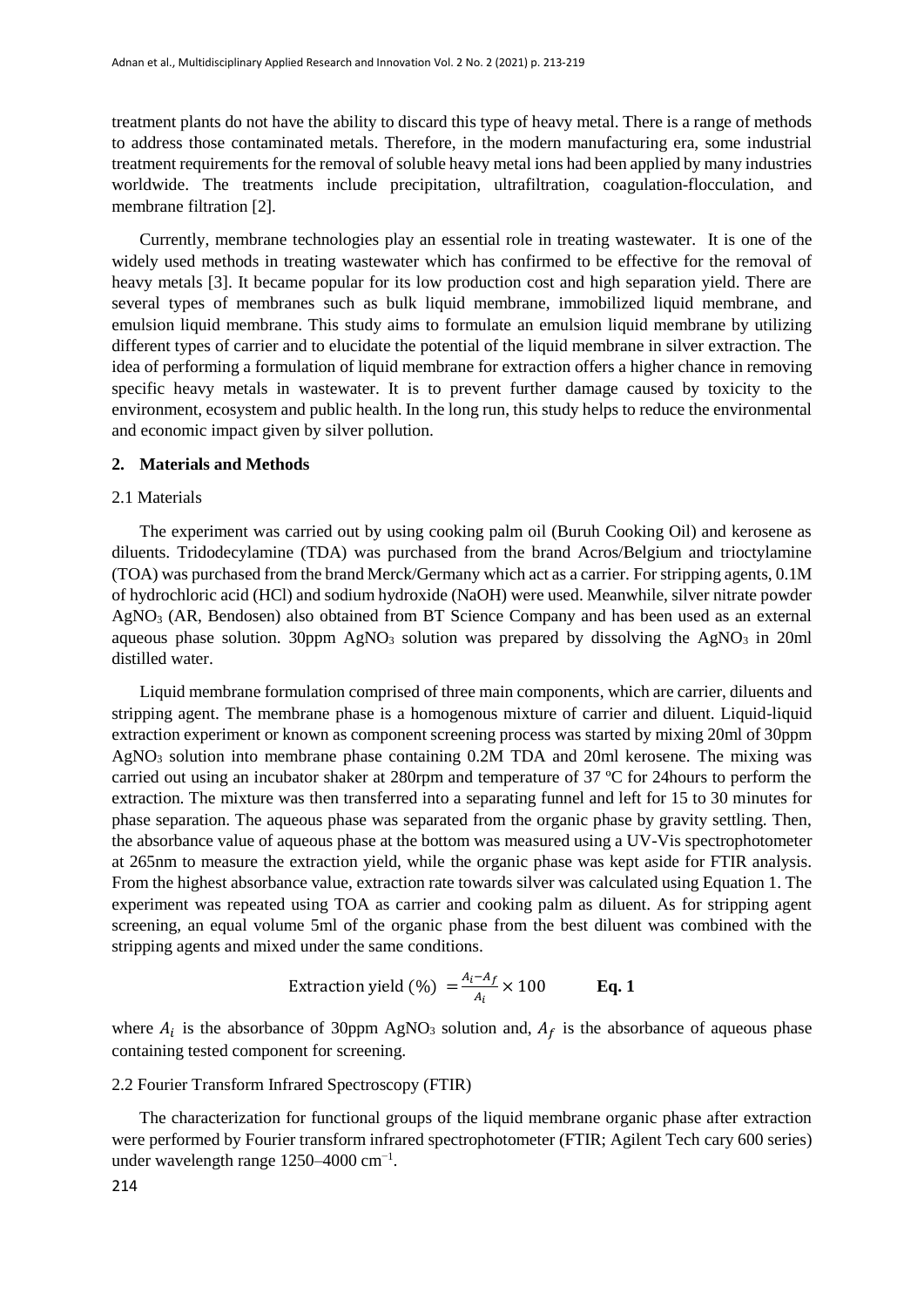#### **3. Results and Discussion**

#### 3.1 Effect of Different Carriers

The highest absorbance value was taken at wavelength in the range of 265nm which is the wavelength range for silver. **Figure 1** shows the extraction performance of different types of carriers on silver extraction. The result shows that higher percentages of silver extraction were obtained from TDA and low percentages were obtained from TOA. Chemically, TOA and TDA are categorized as basic type of extractant. Metal extraction by a basic carrier has progressed into one of the most promising tools in aqueous separation chemistry and is still increasing [1]. This group of carrier is comprise of primary amines  $(RNH<sub>2</sub>)$ , secondary amines  $(R<sub>2</sub>NH)$ , tertiary amines  $(R<sub>3</sub>N)$  and quaternary ammonium salts  $(R_4N)$ +. The efficiency of extraction of a complex metal species by amines follows an order: quaternary > tertiary > secondary > primary [1]. Typically, aliphatic amines are the best carriers at most when bonded to a nitrogen atom. Although both TDA and TOA are tertiary and aliphatic amines, TDA provide a higher extraction rate due to higher number of carbon atoms in its chain, thus providing a higher number of anions for ion exchange. Previous study done by [4] proves that the extractability of tertiary amine increases with its chain length. It increases the availability and formation of aminemetal complex [4]. Palm oil was chosen to be a constant diluent in carrier screening because it can reach up to 99% of efficiency value of extraction rate [5]. Furthermore, [6] found that extraction of lignosulfate using trioctylamine (TOA) as carrier can achieve around 98% efficiency in extraction process [6]. Thus, the potential of TOA in kerosene can be elucidated in the next future studies.



**Figure 1: Effect of silver extraction using different types of carrier (Experimental conditions: Diluent type = kerosene, Agitation speed = 280rpm, Temperature = 37ºC)**

#### 3.2 Effect of Different Diluents

Two types of diluents, consisting of green vegetable-based diluents and petroleum-based diluent, which are cooking palm oil and kerosene, were screened in this study. The yield for both diluents has a very small difference in their efficiency in silver extraction as shown in **Figure 2**. In most cases, petroleum-based diluents such as kerosene is used in the extraction of silver, where almost 100% extraction was reported [5]. However, **Figure 2** shows that cooking palm oil provide slightly higher extraction yield than kerosene which is 94.10% over 93.84%. This is because TDA can solubilise well in palm oil rather than kerosene, which indicates that TDA is a compatible carrier for palm oil. Without the presence of TDA and only palm oil in the organic phase, the silver ion will not be soluble [6]. Both are potential diluents, but palm oil is more preferable as an alternate organic diluent that it is non-toxic, East of all the set of silver exists of the presence of TDA and only all the presence of TDA and only all easy to acquire and low cost. The and set of the presence of TDA and only all easy to acquire and low cost.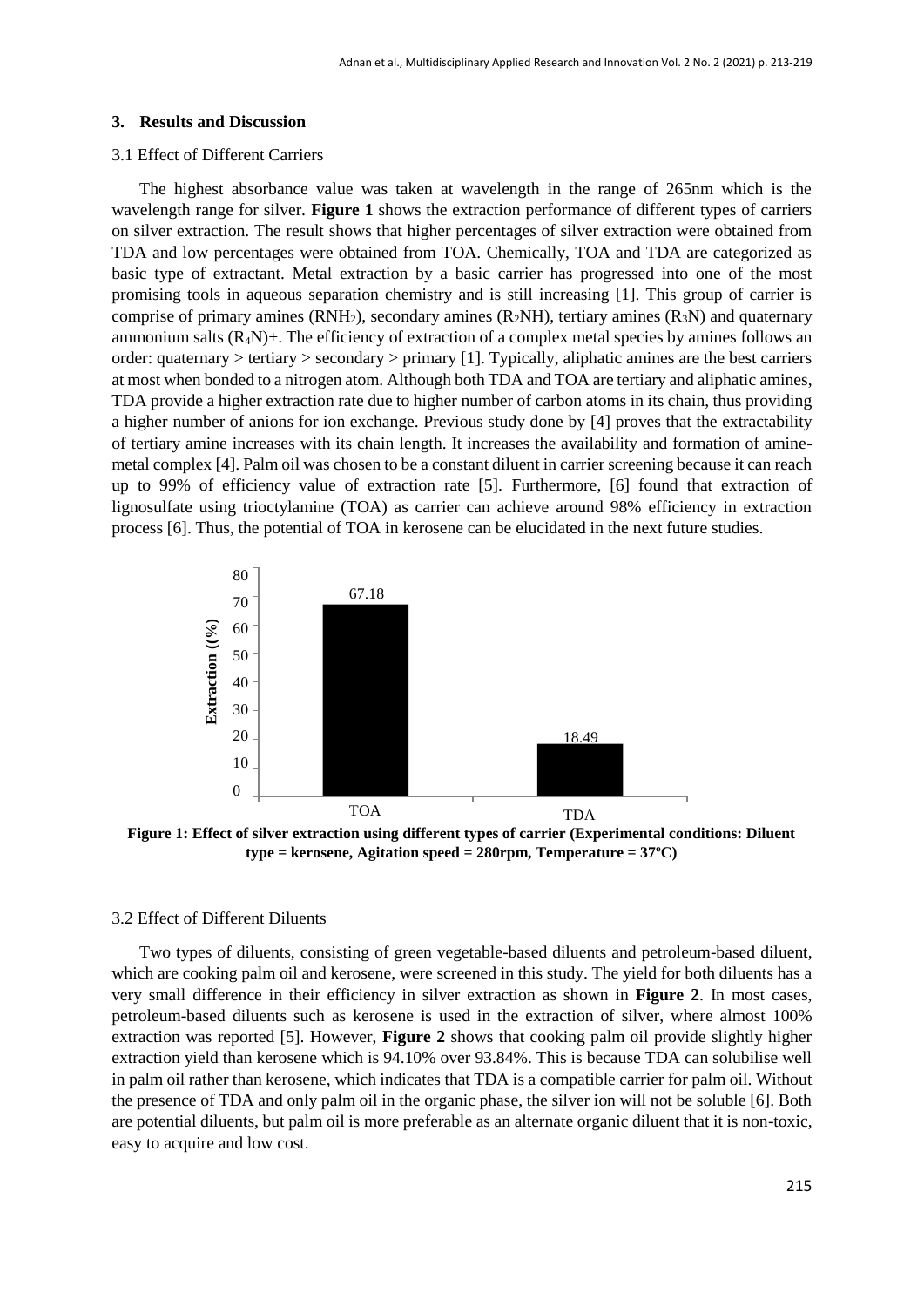

**Figure 2: Effect of silver extraction using different types of diluents (Experimental conditions: Carrier type = TDA, Agitation speed = 280rpm, Temperature = 37ºC)**

#### 3.3 Effect of Different Stripping Agents

A suitable stripping agent should be properly chosen so that it can strip out the solute (silver) from the solute-carrier complex selectively. **Figure 3** shows the effect of different stripping agent on silver extraction efficiency. The results show NaOH performs better in stripping silver compared to HCl which were 82.8% and 81.28% respectively. NaOH is more preferable in extraction due to its larger reaction capacity [7]. Since TDA is a basic carrier type, an alkaline stripping agent is efficient in creating the chemical potential between the membrane and stripping phases [8]. It contains ionizing (OH-) anionic group which will react on the positive charge of Ag+ ions in ion-exchange extraction [9]. Hence, NaOH was preferred as the best stripping agent.



**Figure 3: Effect of silver extraction using different types of stripping agents (Experimental conditions: Carrier type = TDA, Diluent = Palm oil, Agitation speed = 280rpm, Temperature = 37ºC)**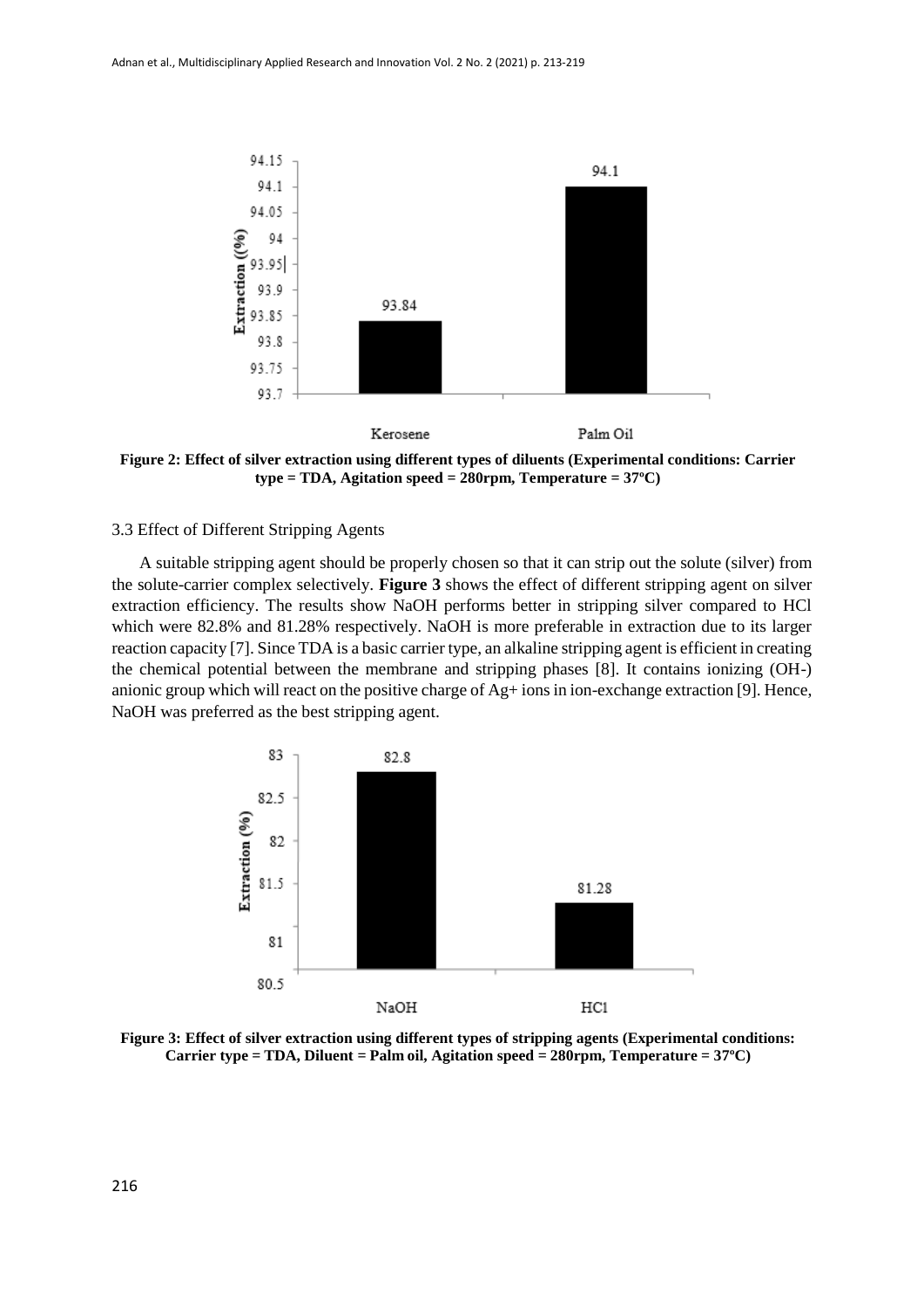#### 3.4 Fourier Transform Infrared Spectroscopy (FTIR) Analysis

FTIR analysis was conducted to confirm the existence of functional groups in the organic phase after extraction process which was taken from gravity settling during screening test. **Figure 4 (a)**, **(b)**, and **(c)** shows the configuration of peaks for the carrier (TDA+kerosene), diluent (TDA+palm oil) and stripping agent (organic phase from diluent+NaOH) respectively. From the spectrums, the obvious peaks at 2900, 2852, 2955, and 2854cm<sup>-1</sup> are due to C-H bond, while the wags at 721cm<sup>-1</sup> and 723cm<sup>-</sup> <sup>1</sup>were results from N-H bond by tertiary amine that is present in TDA. This shows that both **Figure 4 (a)** and **(b)** contain TDA in the solutions after extraction. Meanwhile, and C=O stretching at 1743cm-1 O-H stretch at 3301cm-1 indicates the triglycerides contained in cooking palm oil in **Figure 4 (b)** and  $(c)$ . From **Figure 4** (a), it shows that the peaks at 2854 cm<sup>-1</sup> and 2955 cm<sup>-1</sup> contain an alkane bond which is C-H3 bond that is present in kerosene. The adsorption peaks at 1376cm<sup>-1</sup>, 1374cm<sup>-1</sup> and 1370cm<sup>-1</sup> proves that there are traces of silver ions (Ag+) in the all **Figure 4 (a), (b)** and **(c)** since the extraction was not 100% yield. As for **Figure 4 (c)**, a very broad peak 3277cm<sup>-1</sup> was attributed by the stretching mode of O-H acid bond which proves the presence of NaOH.

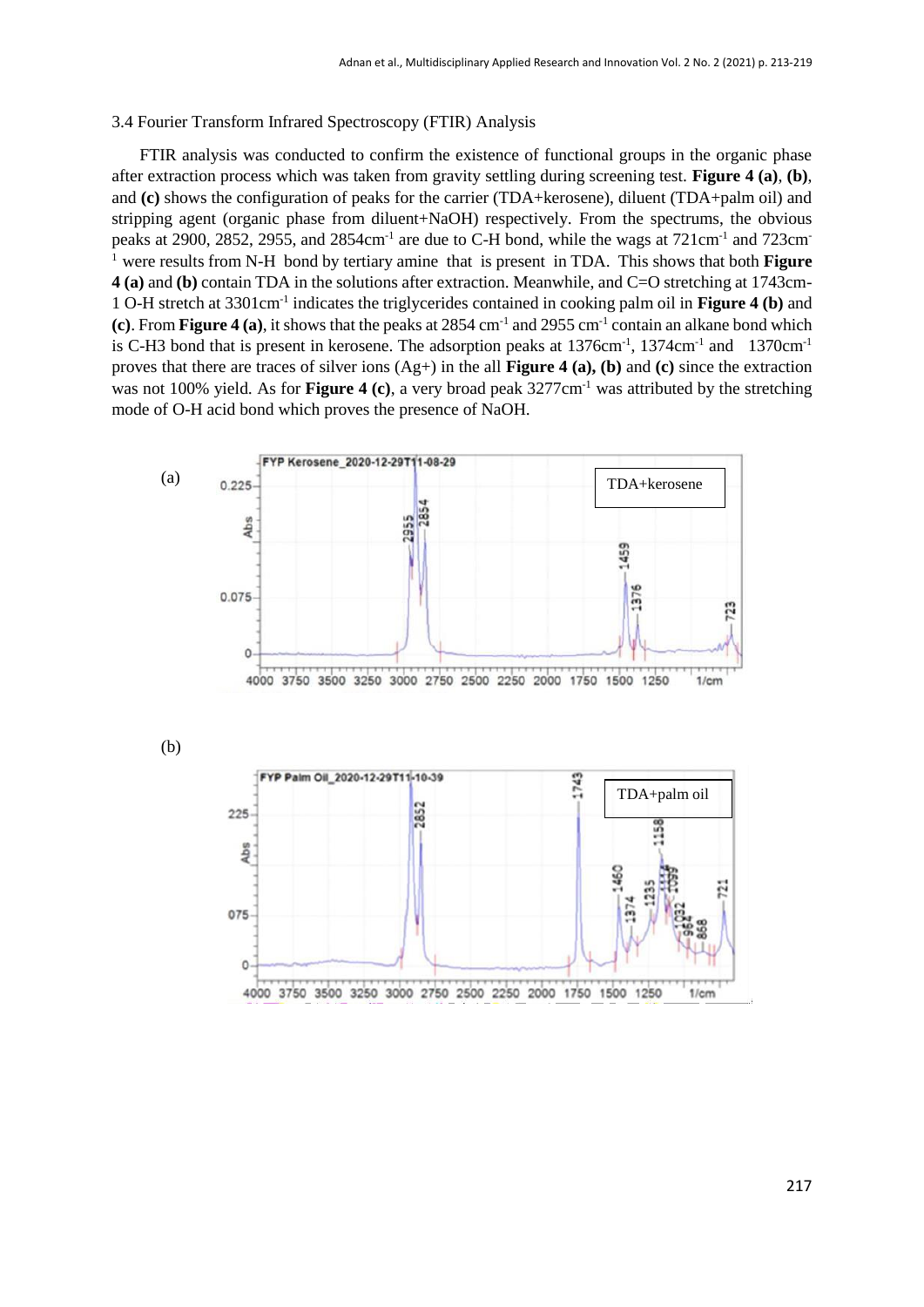(c)



**Figure 4: FTIR analysis of organic membrane solutions for (a) carrier, (b) diluent and (c) stripping agent after extraction**

### **4. Conclusion**

The selection of emulsion liquid membrane components for the extraction of silver was investigated by screening process and the extraction yield was determined. The most suitable components are tridodecylamine (TDA) as carrier, cooking palm oil as diluent and natrium hydroxide, NaOH as stripping agent. Based on this formulation, the percentage of silver extraction and stripping are 94.1% and 82.8% respectively. In the future, further studies on the difference of pH, temperature, agitation speed and components concentration can be conducted to explicate its effects in formulating a highly effective liquid membrane. Overall, it can be concluded the emulsion liquid membrane formulated have provide has a good potential in extracting silver and can be used in the recovery of silver from wastewater.

#### **Acknowledgement**

This research was facilitated by the help of our supervisor, Madam Raudah Binti Mohd Adnan and our advisor, Madam Nuramirah Binti Jumaat. We would like to express our gratitude towards Dr. Dilaelyana Binti Abu Bakar for the assistance and ideas that has provided multiple contributions to study. Lastly, we would also like to thank the Department of Science and Mathematics, Centre for Diploma Studies, Universiti Tun Hussein Onn Malaysia for its support.

## **References**

- [1] F. Fu, & Q. Wang. Removal of heavy metal ions from wastewaters: a review. Journal of environmental management, 92(3), pp.407–18. (2011)
- [2] Kim. Y. S, Kim. M. Y, Song. J. D. Park. K. S. Song, H. R. Ryu, Y. H, Chung H. K. , Chang, J. H. Lee, K. H. Lee, B. J. Kelman, I. K. Hwang, & I. J. Yu. Subchronic oral toxicity of silver nanoparticles. Particle and fibre toxicology, (2010) 7, 20. https://doi.org/10.1186/1743-8977- 7- 20
- [3] S. Laki & A . Kargari. Extraction of Silver Ions from Aqueous Solution by Emulsion Liquid Membrane. Journal of Membrane Science and Research 33-40 (2016)
- [4] Hong, Y.K., Hong, W.H. Influence of chain length of tertiary amines on extractability and chemical interactions in reactive extraction of succinic acid. Korean J. Chem. Eng. 21, 488–493 (2004). https://doi.org/10.1007/BF02705439